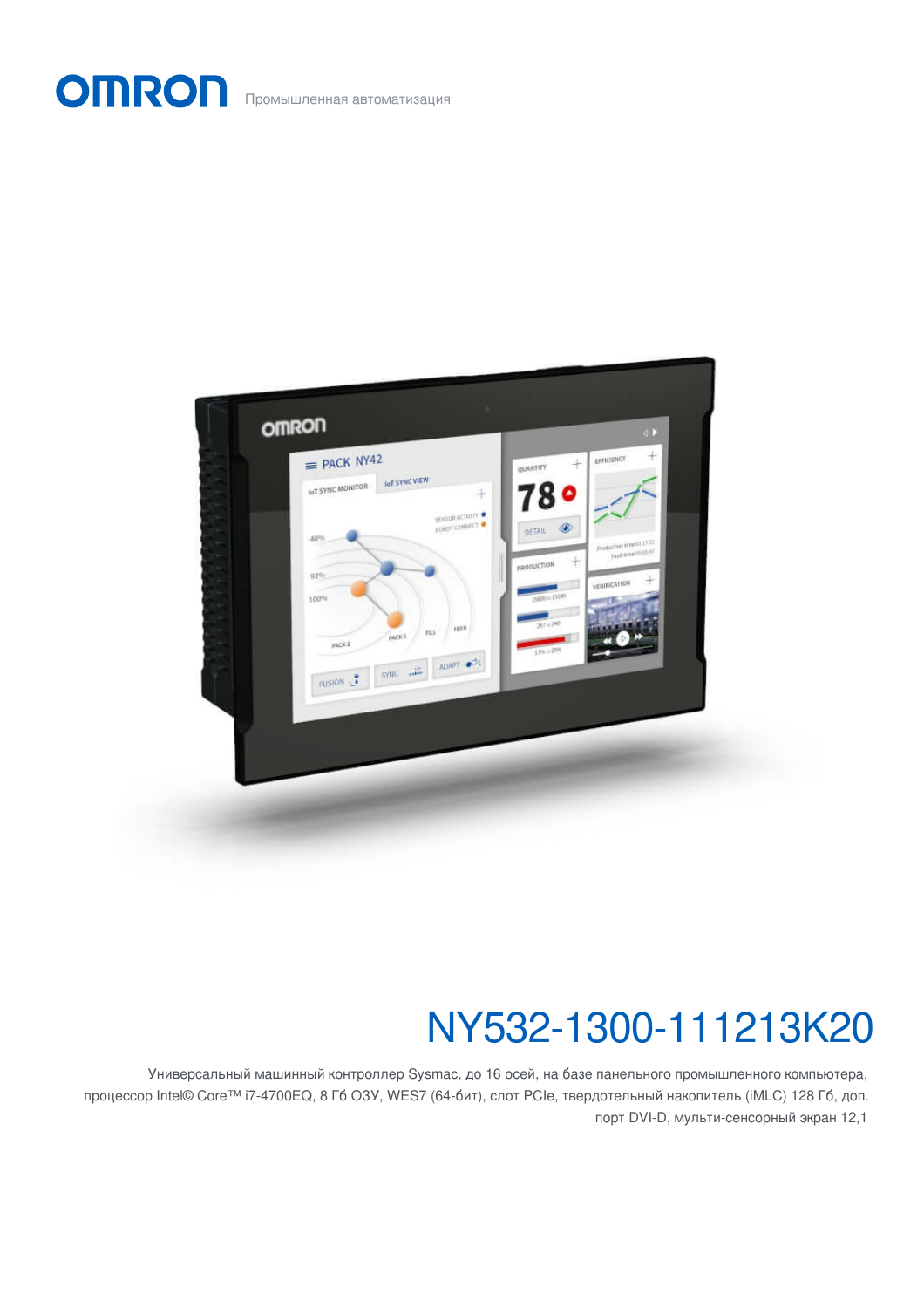# Технические характеристики

| <b>IPC</b> type                       | Panel PC                                           |
|---------------------------------------|----------------------------------------------------|
| <b>Controller type</b>                | Machine Control                                    |
| Max. number of motion axes            | 16 axes                                            |
| Screen diagonal                       | 12.1 inch                                          |
| <b>Processor family</b>               | Intel® Core™ i7                                    |
| <b>Processor specification</b>        | 4700EQ (2.4 GHz)                                   |
| <b>Cooling method</b>                 | Active cooling (fan)                               |
| <b>Memory</b>                         | 8 GB RAM (non ECC)                                 |
| <b>Storage</b>                        | 128 GB SSD                                         |
| <b>Operating system</b>               | WES 7 (64 bits)                                    |
| <b>Expansion slot</b>                 | 1 x PCIe slot (X4 lanes)                           |
| <b>Modular port</b>                   | DVI-D                                              |
| <b>Communication port(s)</b>          | EtherCAT Master, EtherNet/IP, Ethernet TCP/IP, USB |
| Video output                          | DVI-I                                              |
| Display ratio                         | 16:10                                              |
| Number of pixels, horizontal          | 1280                                               |
| Number of pixels, vertical            | 800                                                |
| <b>Type of display</b>                | <b>TFT</b>                                         |
| <b>Touchscreen technology</b>         | Projected capacitive                               |
| <b>Mounting method</b>                | Build-in                                           |
| <b>Material housing</b>               | Aluminium, black                                   |
| Degree of protection (IP), front side | IP65                                               |
| <b>Operating temperature</b>          | $0-55$ °C                                          |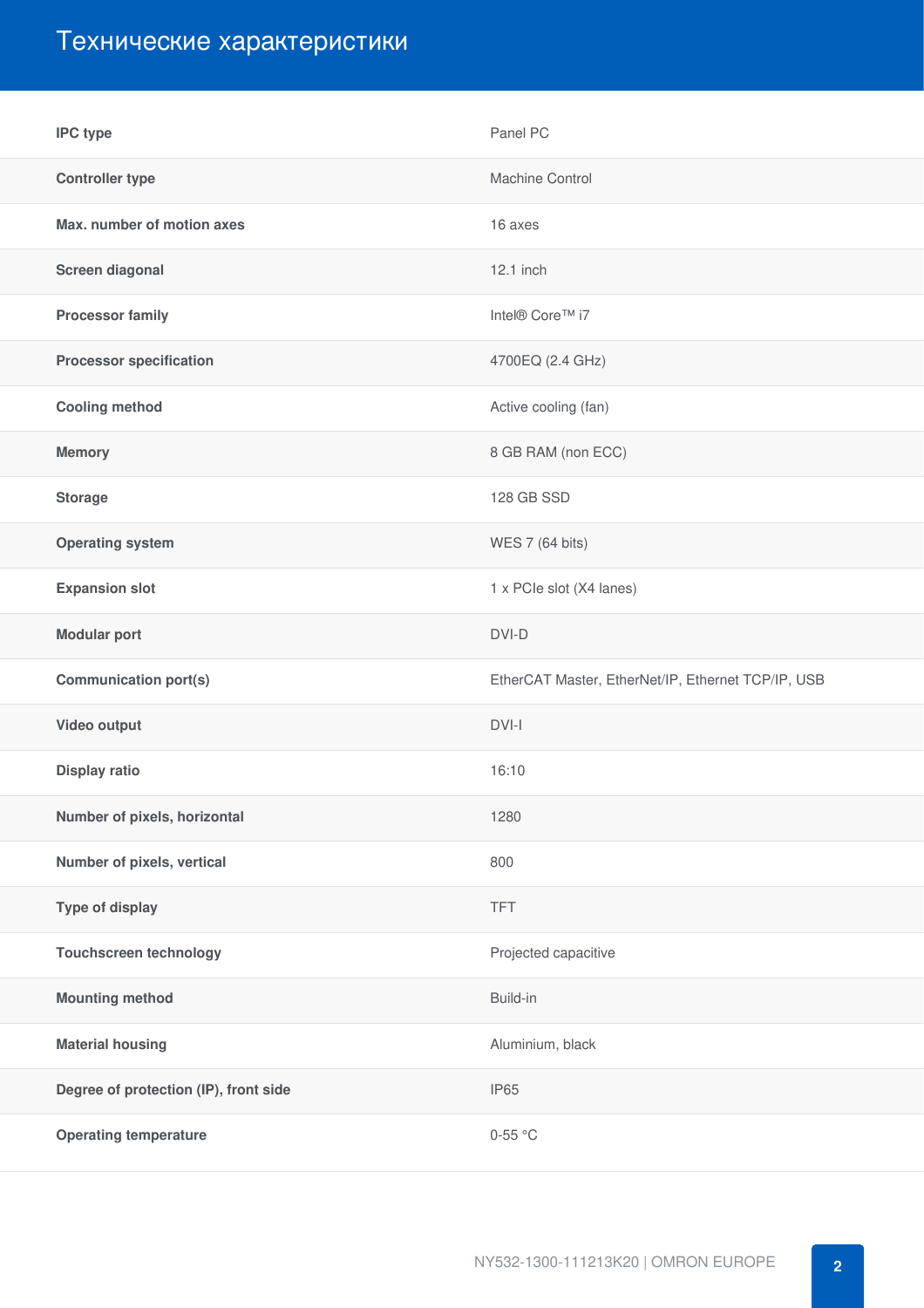| <b>Supply voltage DC</b>      | 20.4-28.8 V |
|-------------------------------|-------------|
| Height of the front           | 234 mm      |
| Width of the front            | 332 mm      |
| <b>Height of panel cutout</b> | 216 mm      |
| Width of panel cutout         | 314 mm      |
| <b>Built-in depth</b>         | 113 mm      |
| Weight                        | 6100 g      |

# Дополнительные принадлежности

| <b>FH-VUAB 2M</b>    | Vision system accessory FH USB cable touch panel 2 m                                            |
|----------------------|-------------------------------------------------------------------------------------------------|
| <b>FH-VUAB 5M</b>    | Vision system accessory FH USB cable touch panel 5 m                                            |
| <b>NY000-AC00 2M</b> | DVI cable 2 m                                                                                   |
| <b>NY000-AC00 5M</b> | DVI cable 5 m                                                                                   |
| <b>NY000-AH00</b>    | 320 GB HDD                                                                                      |
| <b>NY000-AS00</b>    | 32 GB SSD (SLC)                                                                                 |
| <b>NY000-AS01</b>    | 64 GB SSD (SLC)                                                                                 |
| <b>NYM12W-C1000</b>  | Industrial Monitor, 12.1" display with capacitive touchscreen, Build-in<br>mounting, DVI-D port |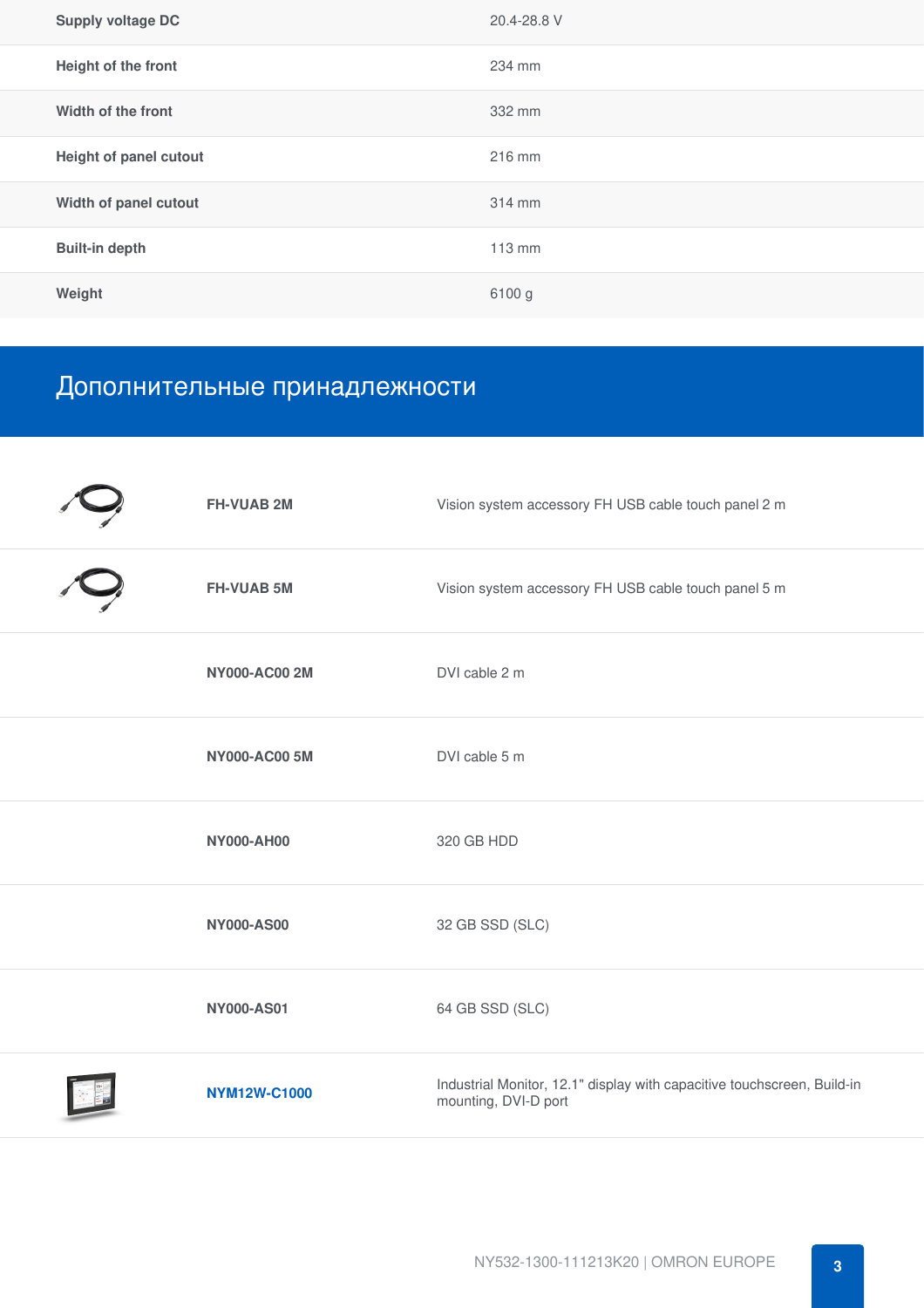| <b>NYM15W-C1000</b>  | Industrial Monitor, 15.4" display with capacitive touchscreen, Build-in<br>mounting, DVI-D port                        |
|----------------------|------------------------------------------------------------------------------------------------------------------------|
| <b>NYM19W-C1000</b>  | Industrial Monitor, 18.5" display with capacitive touchscreen, Build-in<br>mounting, DVI-D port                        |
| S8BA-24D24D240LF     | UPS, DIN rail type, DC-DC, 10A, 240W                                                                                   |
| <b>S8BW-C02</b>      | UPS Connection cable (CONTACT)                                                                                         |
| <b>SYSMAC-SE201L</b> | Sysmac Studio license only, single user (requires SYSMAC-SE200D<br>download or installation DVD, available separately) |

### Запасные части

| <b>OMRON</b><br>CJ1W-BAT01<br>12-07 | CJ1W-BAT01        | Battery for CJ1M PLCs                                             |
|-------------------------------------|-------------------|-------------------------------------------------------------------|
|                                     | <b>NY000-AF00</b> | Spare part fan kit                                                |
|                                     | <b>NY000-AK00</b> | Spare part accessory kit (connectors, drive bracket, screws, etc) |

# Загрузка

**Библиотека дву- [/трехмерных](https://download.ia.omron.com/download/page/NY532_1%5B%5D00_111213%5B%5D2%5B%5D/OEE) CAD рисунков**